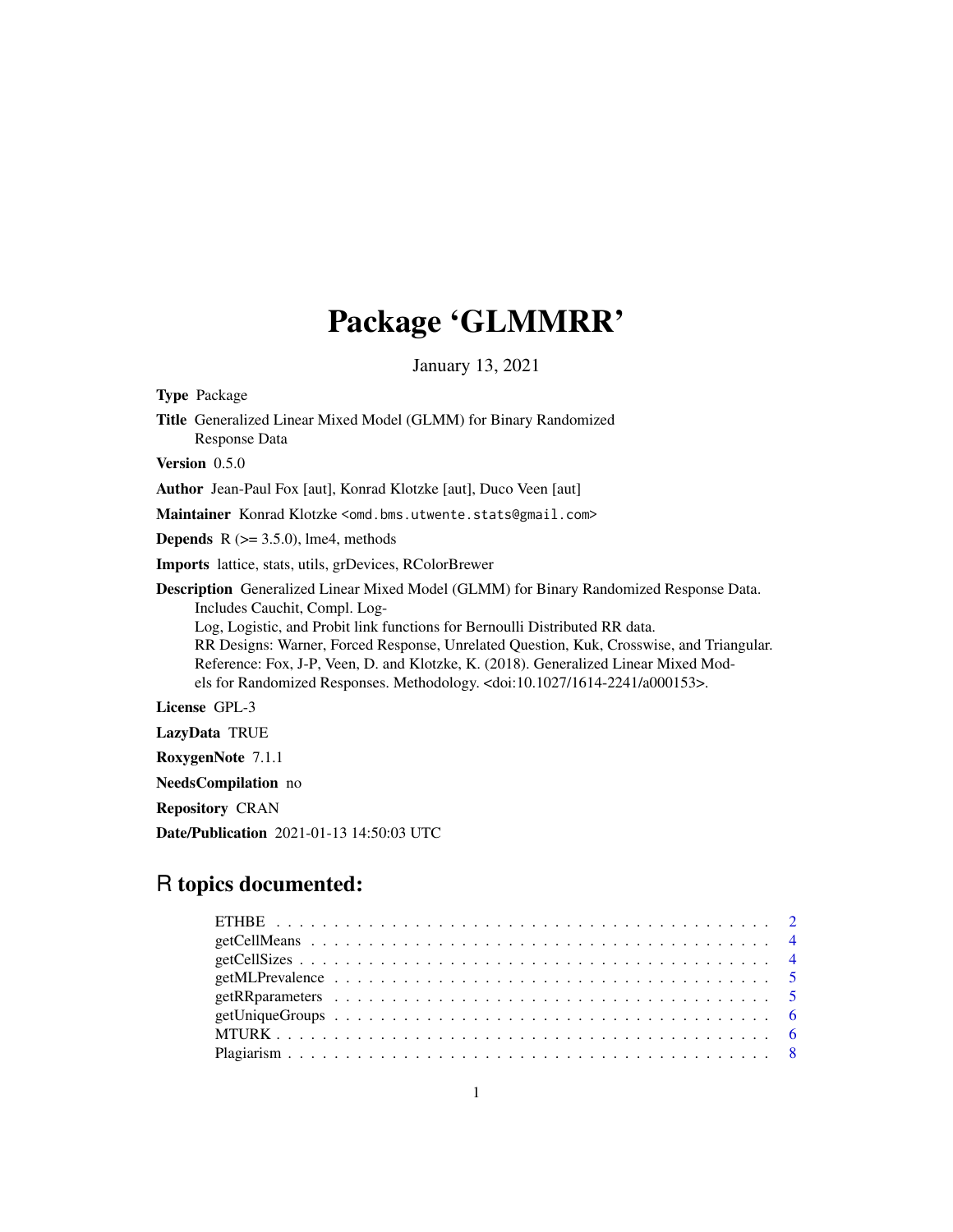#### <span id="page-1-0"></span> $2 \tETHBE$

| Index |  |
|-------|--|
|       |  |
|       |  |
|       |  |
|       |  |
|       |  |
|       |  |
|       |  |
|       |  |
|       |  |
|       |  |
|       |  |
|       |  |
|       |  |
|       |  |
|       |  |
|       |  |
|       |  |

ETHBE *Online Survey on "Exams and Written Papers"*

# Description

The goal of the survey was to estimate the prevalence of various forms of student misconduct such as plagiarizing or cheating in exams. Because students might be reluctant to reveal information on such behaviors, special techniques for sensitive questions were employed in addition to direct questioning. Respondents were randomly assigned to direct questioning or one of five different sensitive question techniques. The dataset contains the (randomized or direct) responses from 4281 students of the University of Bern and ETH Zurich. Each row holds the response to one question for one respondent. The variables are as follows:

## Usage

data(ETHBE)

#### Format

A data frame in long format with 21405 rows and 29 variables

#### Details

- id. Identification code of the respondent
- RR\_response. Binary randomized or direct response
- Question. Which question was asked
- expcond. Experimental condition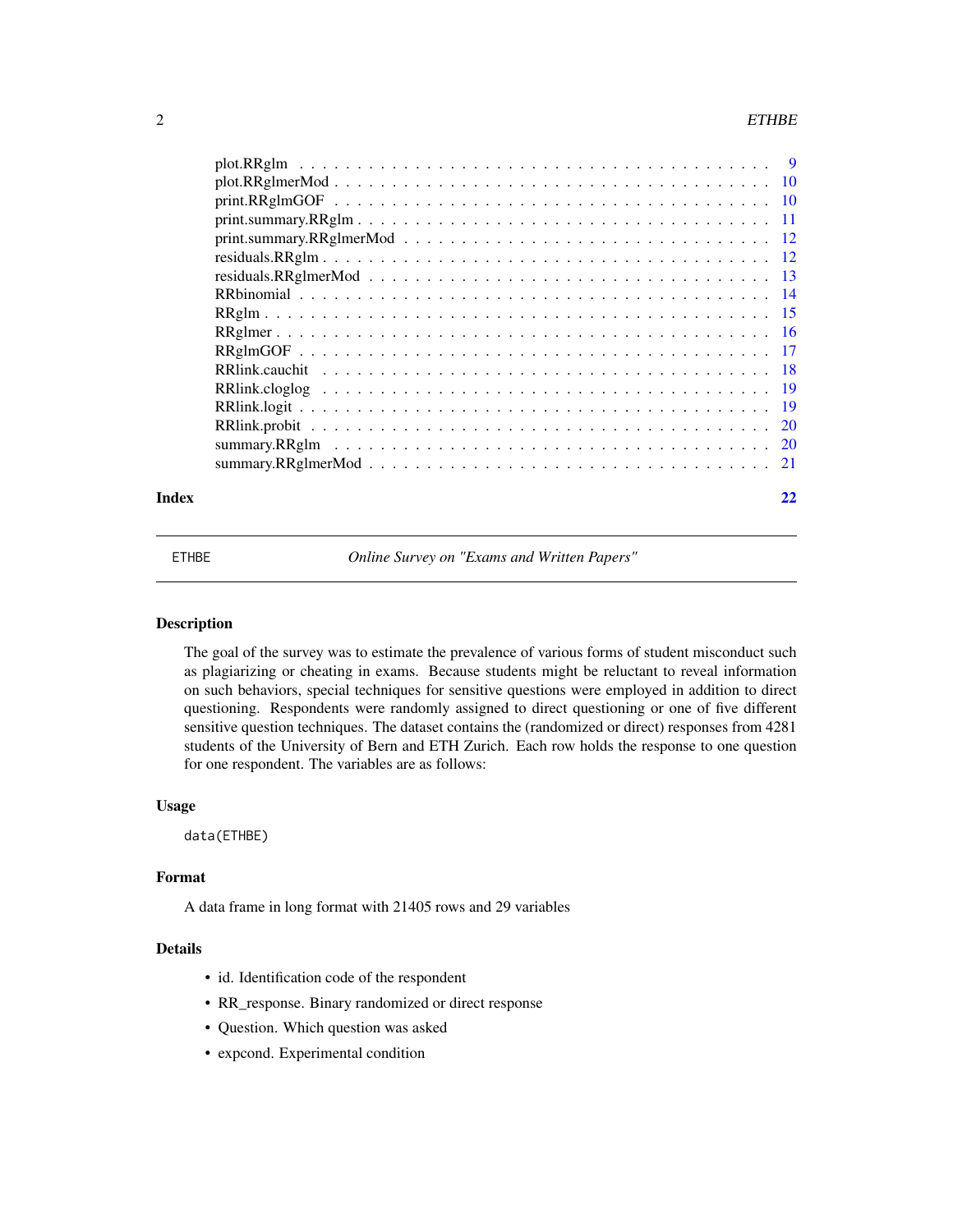#### $\blacksquare$   $\blacksquare$   $\blacksquare$   $\blacksquare$   $\blacksquare$   $\blacksquare$   $\blacksquare$   $\blacksquare$   $\blacksquare$   $\blacksquare$   $\blacksquare$   $\blacksquare$   $\blacksquare$   $\blacksquare$   $\blacksquare$   $\blacksquare$   $\blacksquare$   $\blacksquare$   $\blacksquare$   $\blacksquare$   $\blacksquare$   $\blacksquare$   $\blacksquare$   $\blacksquare$   $\blacksquare$   $\blacksquare$   $\blacksquare$   $\blacksquare$   $\blacksquare$   $\blacksquare$   $\blacksquare$   $\blacks$

- protect. Level of respondent protection
- subgroup. Subgroups for balanced assignment to experimental conditions
- sample. Sample group
- survey duration. Total time to complete survey (in seconds)
- mobile. Respondent used mobile device (at start of interview)
- java. Javascript version (at start of interview)
- age\_cat. Year of birth category
- gender. Gender
- misconduct. Sum score of five binary items on student misconduct
- misconduct2. String of responses to five binary items on student misconduct
- field. Major field of study
- education. Type of study program
- semester. Current semester
- working. Working next to studying
- germanlang. German language skills
- riskattitude. Risk attitude (GSOEP 11-point scale)
- gpa. Current grade point average
- pressure. Studying is a lot of pressure
- stressed. Feeling very stressed in exams
- exams. Number of exams taken
- numberpapers. Number of papers handed in
- RRmodel. Randomized Response Model
- p1. Randomized Response parameter p1
- p2. Randomized Response parameter p2

#### Author(s)

Marc Hoeglinger, Ben Jann and Andreas Diekmann

#### References

<https://ideas.repec.org/p/bss/wpaper/8.html>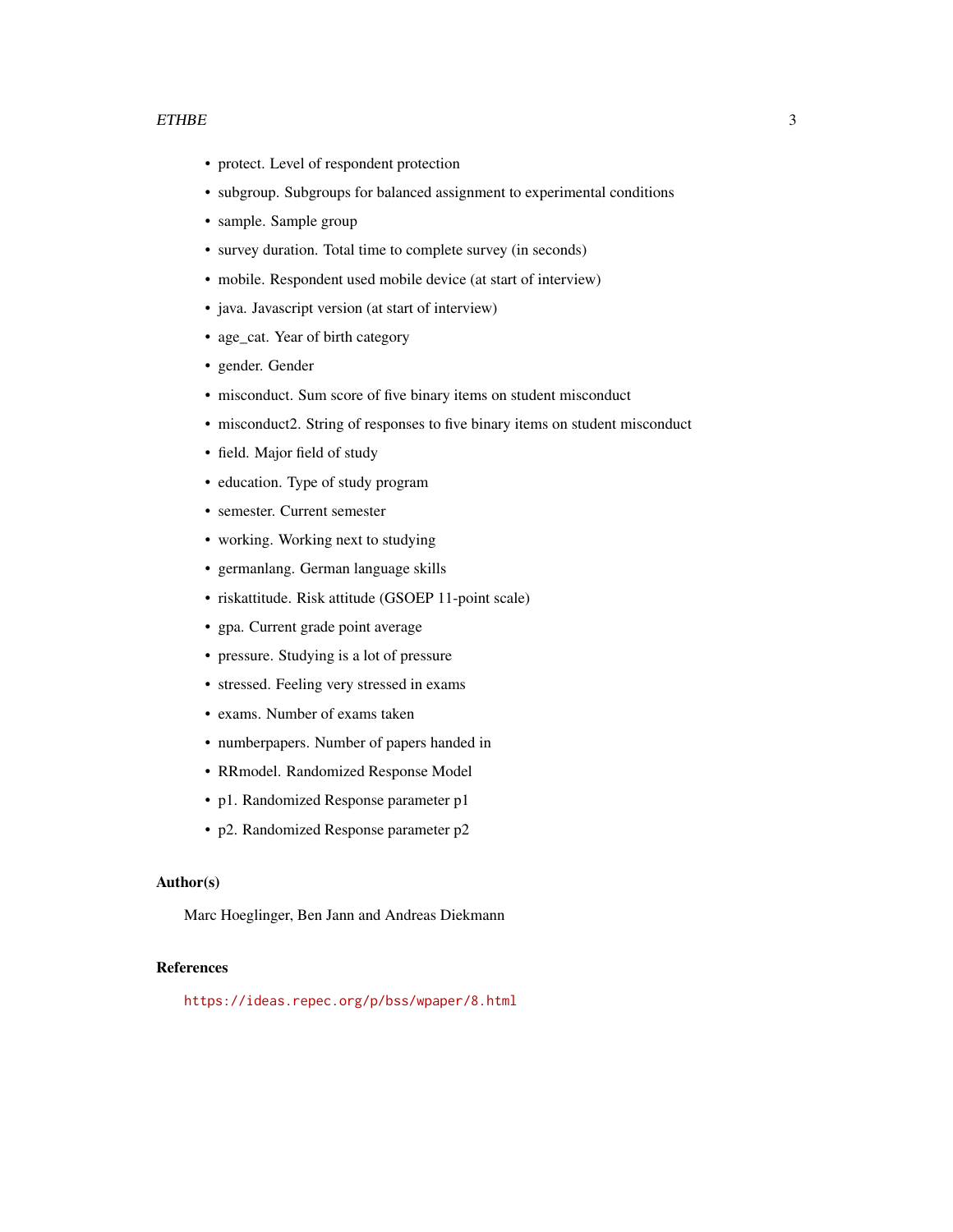<span id="page-3-0"></span>

Get cell means for unique groups of covariates

# Usage

getCellMeans(x, y, factor.groups)

# Arguments

| a matrix-like object containing the covariates.        |
|--------------------------------------------------------|
| a vector of values to compute the means from.          |
| factor.groups a factor of unique groups of covariates. |

# Value

the cell means.

| getCellSizes | Get number of units in each cell |  |  |  |
|--------------|----------------------------------|--|--|--|
|              |                                  |  |  |  |

# Description

Get number of units in each cell

# Usage

getCellSizes(x, n, factor.groups)

# Arguments

| X | a matrix-like object containing the covariates.        |
|---|--------------------------------------------------------|
| n | the total number of units.                             |
|   | factor groups a factor of unique groups of covariates. |

# Value

the number of units in each cell.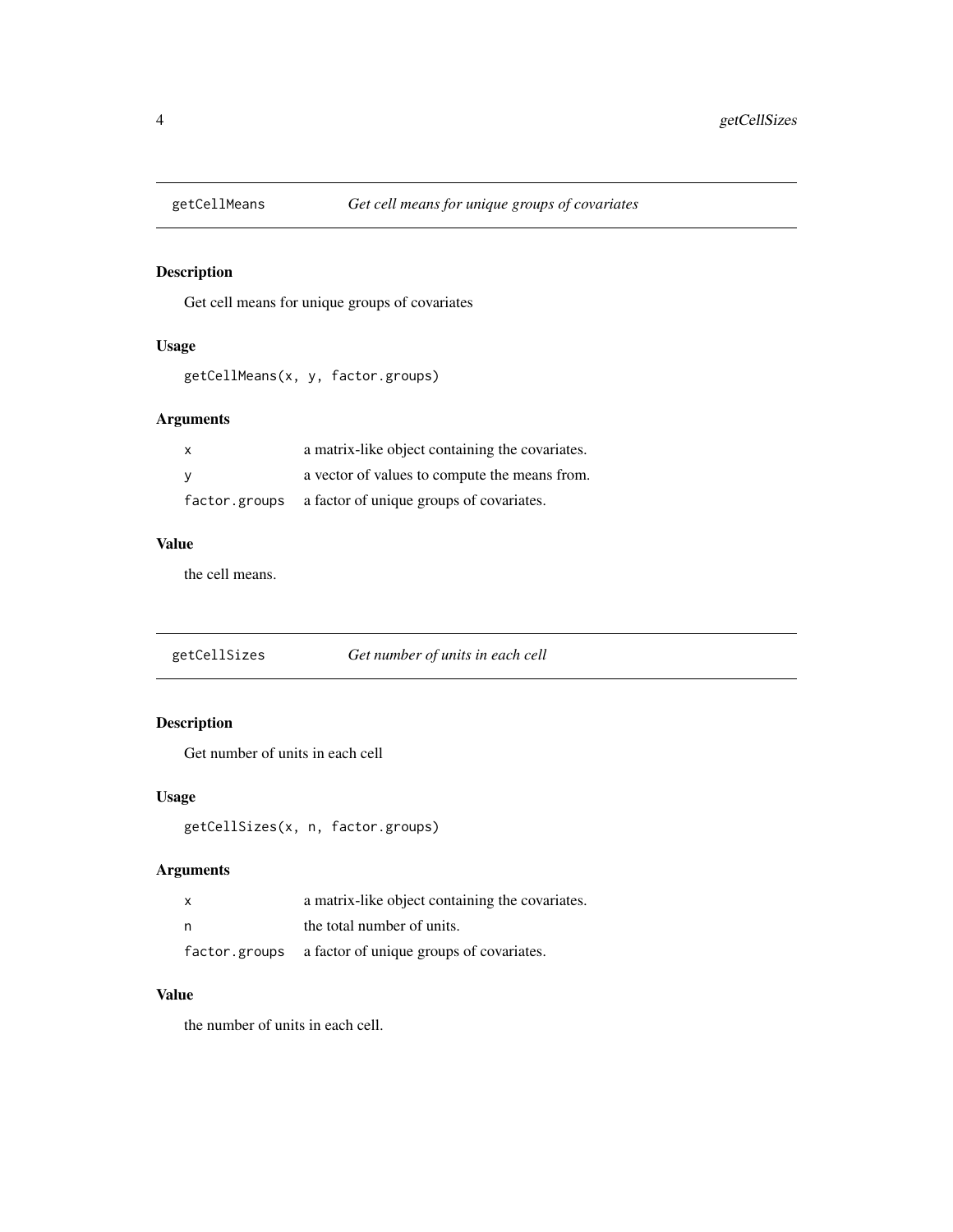<span id="page-4-0"></span>

Compute Estimated Population Prevalence

# Usage

```
getMLPrevalence(mu, n, c, d)
```
# Arguments

| mu           | observed mean response.          |
|--------------|----------------------------------|
|              | number of units.                 |
| C.           | randomized response parameter c. |
| <sub>d</sub> | randomized response parameter d. |

# Value

maximum likelihood estimate of the population prevalence and its variance.

| getRRparameters | Compute Randomized Response parameters |
|-----------------|----------------------------------------|
|-----------------|----------------------------------------|

# Description

Compute Randomized Response parameters

#### Usage

```
getRRparameters(vec.RRmodel, vec.p1, vec.p2)
```
# Arguments

| vec.RRmodel | a character vector of Randomized Response models. |
|-------------|---------------------------------------------------|
| vec.p1      | a numeric vector of p1 values.                    |
| vec.p2      | a numeric vector of p2 values.                    |

# Value

a list with c and d values.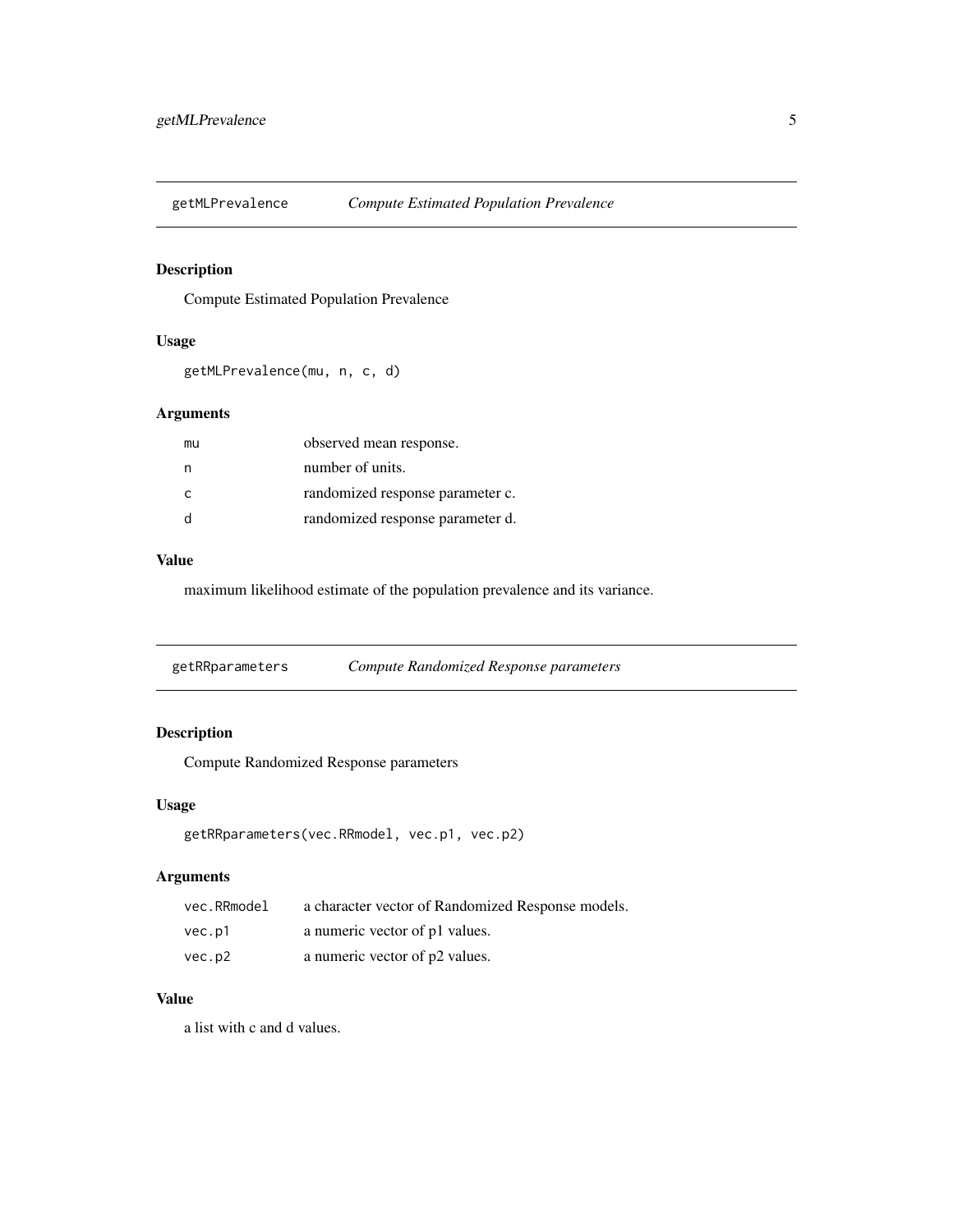<span id="page-5-0"></span>

Get unique groups of covariates

#### Usage

getUniqueGroups(x)

#### Arguments

x a matrix-like object containing the covariates.

#### Value

a factor of unique groups.

MTURK *MTurk Survey on "Mood and Personality"*

# Description

Data from an online validation experiment in which respondents' self-reports of norm breaking behavior were validated against observed actual behavior. After playing a dice game, respondents were asked whether they played honestly, using one of several randomly assigned sensitive question techniques. Furthermore, three other sensitive questions on shoplifting, tax evasion, and voting were asked. The dataset contains the randomized responses from 6152 Amazon Mechanical Turk (MTURK) workers. Each row holds the response to one question for one respondent. The variables are as follows:

#### Usage

```
data(MTURK)
```
#### Format

A data frame in long format with 24594 rows and 26 variables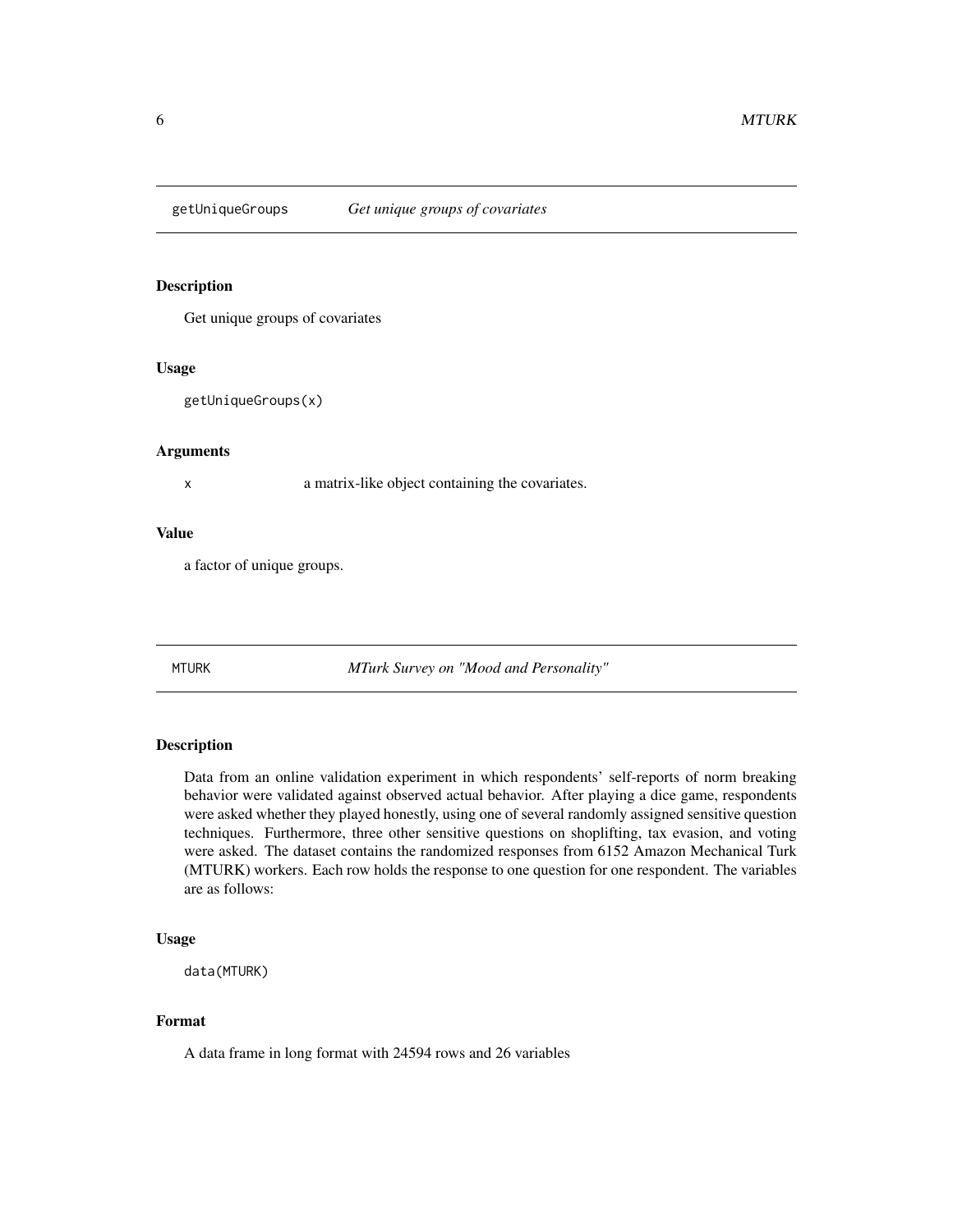#### $MTURK$  and the contract of the contract of the contract of the contract of the contract of the contract of the contract of the contract of the contract of the contract of the contract of the contract of the contract of the

### Details

- id. Identification code of the respondent
- Question. Which question was asked
- RR\_response. Binary randomized response
- RRp1. Randomized Response parameter p1
- RRp2. Randomized Response parameter p2
- RRmodel. Randomized Response Model
- dicegame. Dice game assignment (1: prediction, 2: roll-a-six)
- cheater. The respondent is classified as honest or cheater if dice game assignment was 'roll-asix'
- agecategory. Age category
- education. Level of education
- employment. Employment status
- locationinterview. Interview location
- extraversion. Extraversion score on a scale of 2-10
- agreeableness. Agreeableness score on a scale of 2-10
- conscientiousness. Conscientiousness score on a scale of 2-10
- neuroticism. Neuroticism score on a scale of 2-10
- openness. Openness score on a scale of 2-10
- gender. Gender (0: female, 1: male)
- age. Age in years
- privacyquestion1. How well are respondents' anonymity and privacy protected? (1: very poorly, 2: rather poorly, 3: moderately, 4: rather well, 5: very well)
- privacyquestion2. How likely could respondents' sensitive behavior be disclosed by this survey? (1: impossible, 2: not likely, 3: somewhat likely, 4: quite likely, 5: very likely)
- privacyquestion3. Does the special technique absolutely protect your answers? (1: not at all, 2: a little, 3: moderately, 4: quite a bit, 5: definitely)
- privacyquestion4. Do you think you properly followed the instructions for the special technique? (1: not at all, 2: a little, 3: moderately, 4: quite a bit, 5: definitely)
- privacyquestion5. Did you understand how the technique protects respondents? (1: not at all, 2: a little, 3: moderately, 4: quite a bit, 5: definitely)
- region. Region code
- country. Country

#### Author(s)

Marc Hoeglinger and Ben Jann

#### References

<https://ideas.repec.org/p/bss/wpaper/17.html>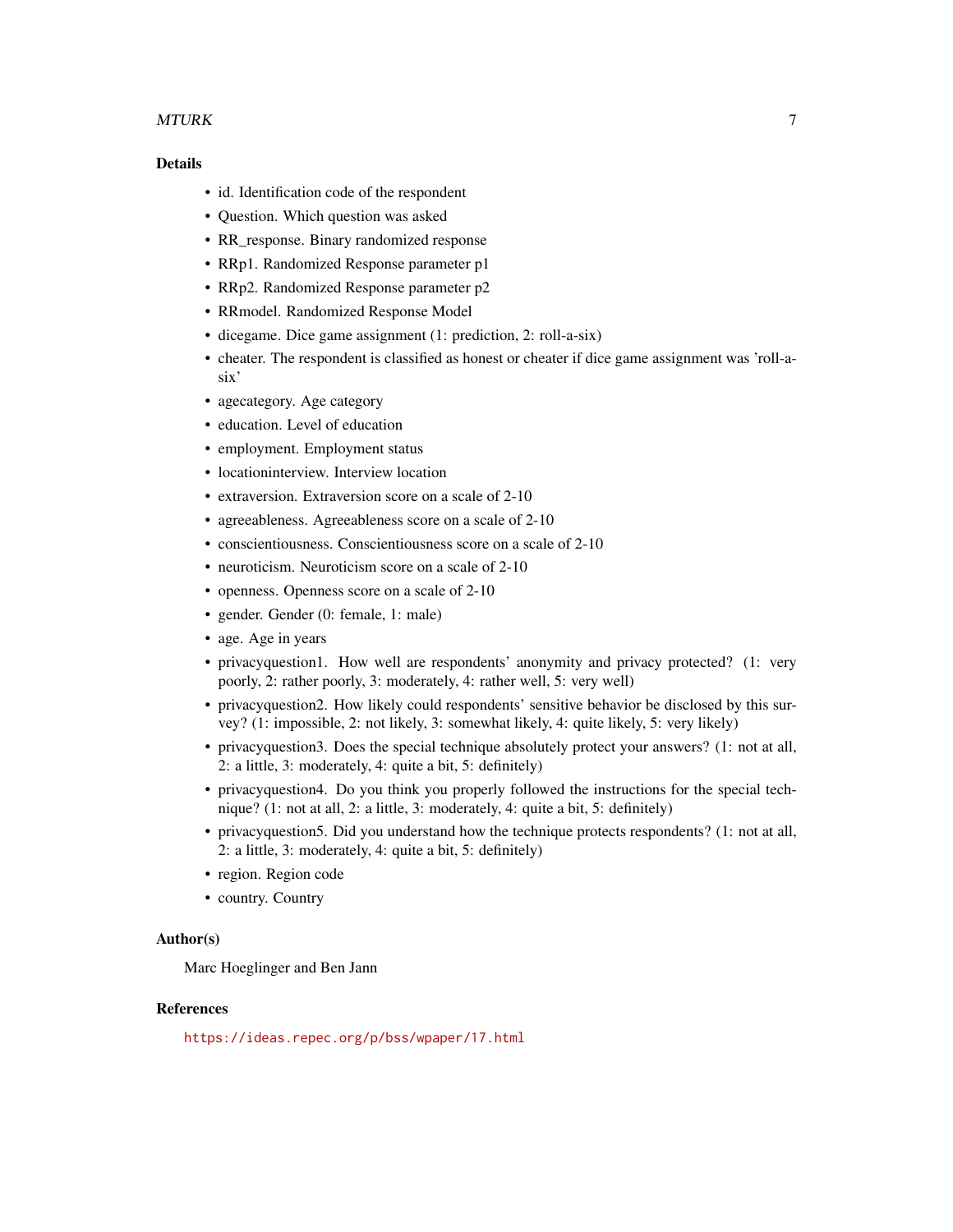<span id="page-7-0"></span>

A dataset containing the responses to sensitive questions about plagiarism and other attributes of 812 students. The crosswise model (CM) and direct questioning (DQ) were utilized to gather the data. Each row holds the response to one question for one student. The variables are as follows:

#### Usage

data(Plagiarism)

# Format

A data frame in long format with 812 rows and 24 variables

## Details

- id. Identification code of the student
- question. Which question was asked (1 and 3: Partial Plagiarism, 2 and 4: Severe Plagiarism)
- response. Binary randomized response
- gender. Gender of the student (0: male, 1: female)
- age. Age in years
- nationality. Nationality of the student (0: German or Swiss, 1: other)
- no papers. Number of papers
- uni. Location of data collection (1: ETH Zurich, 2: LMU Munich, 3: University Leipzig)
- course. Course in which the data was collected
- Aspired\_Degree. Aspired degree of the student
- Semester. semesters enrolled
- ur\_none. Used resources: none
- ur\_books. Used resources: books
- ur\_art. Used resources: articles
- ur\_int. Used resources: internet
- ur\_fsp. Used resources: fellow students' papers
- ur\_other. Used resources: other
- preading. Proofreading
- gradesf. Satisfaction with grades
- pp. Plagiarism indicator (0: Severe Plagiarism, 1: Partial Plagiarism)
- RR. Randomized Response indicator (0: DQ, 1: Crosswise)
- RRp1. Randomized Response parameter p1
- RRp2. Randomized Response parameter p2
- RRmodel. Randomized Response Model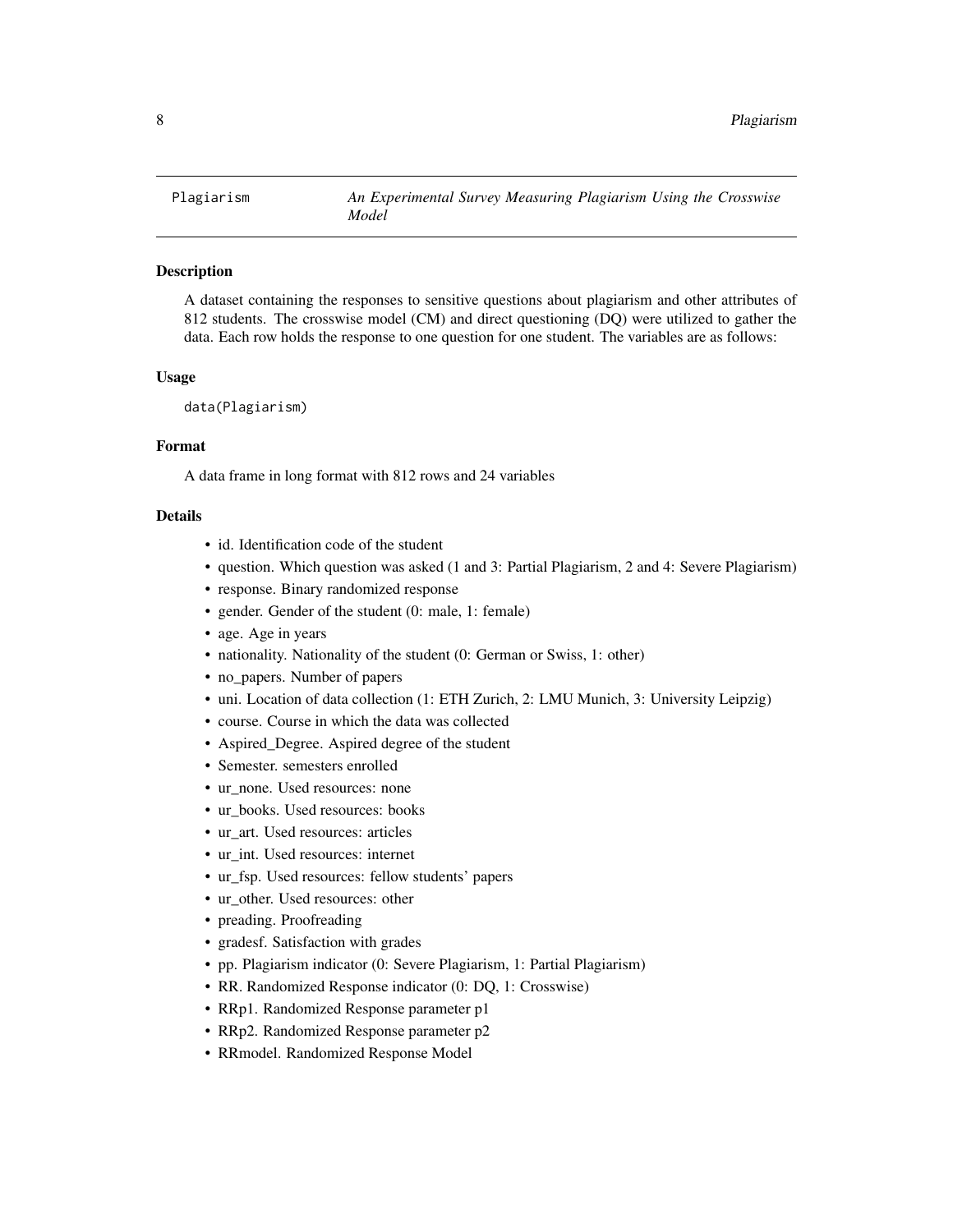# <span id="page-8-0"></span>plot.RRglm 9

#### Author(s)

Ben Jann and Laurcence Brandenberger

#### References

doi: [10.7892/boris.51190](https://doi.org/10.7892/boris.51190)

plot.RRglm *Plot diagnostics for a RRglm object*

# Description

Six plots (selectable by which) are currently available: (1) a plot of estimated population prevalence per RR model, (2) a plot of estimated population prevalence per protection level, (3) a plot of ungrouped residuals against fitted response probability, (4) a plot of grouped (on covariates) residuals against fitted response probability, (5) a plot of grouped Hosmer-Lemeshow residuals against fitted response probability, and (6) a Normal Q-Q plot of grouped (on covariates) residuals. By default, plots 1, 3, 4 and 6 are provided.

#### Usage

```
## S3 method for class 'RRglm'
plot(
  x,
  which = c(1, 3, 4, 6),
  type = c("deviance", "pearson"),
  ngroups = 10,
  ...
\lambda
```
#### **Arguments**

| $\mathsf{x}$ | an object of class RRglm.                                                                                                                |
|--------------|------------------------------------------------------------------------------------------------------------------------------------------|
| which        | if a subset of the plots is required, specify a subset of the numbers 1:6 (default:<br>$1, 3, 4, 6$ .                                    |
| type         | the type of residuals which should be used to be used for plots 3, 4 and 6. The<br>alternatives are: "deviance" (default) and "pearson". |
| ngroups      | the number of groups to compute the Hosmer-Lemeshow residuals for (default:<br>10).                                                      |
| $\ddotsc$    | further arguments passed to or from other methods.                                                                                       |

#### Examples

```
out <- RRglm(response ~ Gender + RR + pp + age, link="RRlink.logit", RRmodel=RRmodel,
        p1=RRp1, p2=RRp2, data=Plagiarism, etastart=rep(0.01, nrow(Plagiarism)))
plot(out, which = 1:6, type = "deviance", ngroups = 50)
```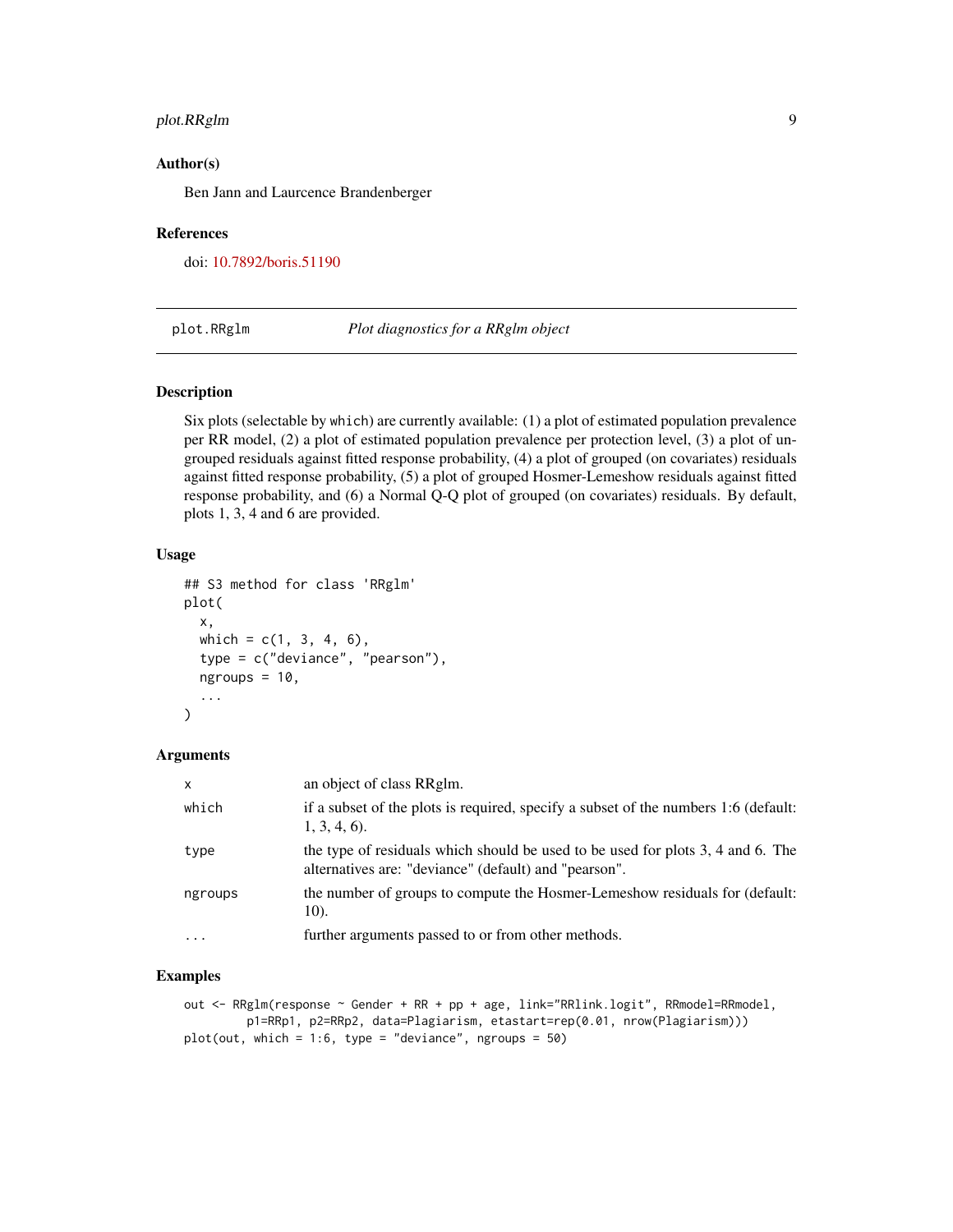<span id="page-9-0"></span>

Five plots (selectable by which) are currently available: (1) a plot of estimated population prevalence per RR model, (2) a plot of estimated population prevalence per protection level, (3) a plot of random effects and their conditional variance (95 (4) a plot of conditional pearson residuals against fitted randomized response probability, and (5) a plot of unconditional pearson residuals against fitted randomized response probability. By default, plots 1, 3, 4 and 5 are provided.

# Usage

## S3 method for class 'RRglmerMod'  $plot(x, which = c(1, 3, 4, 5), ...)$ 

#### Arguments

| X        | an object of class RRgImerMod.                                                                        |
|----------|-------------------------------------------------------------------------------------------------------|
| which    | if a subset of the plots is required, specify a subset of the numbers 1:5 (default:<br>$1, 3, 4, 5$ . |
| $\cdots$ | further arguments passed to or from other methods.                                                    |

#### Examples

```
out <- RRglmer(response ~ Gender + RR + pp + (1+pp|age), link="RRlink.logit", RRmodel=RRmodel,
         p1=RRp1, p2=RRp2, data=Plagiarism, na.action = "na.omit",
         etastart = rep(0.01, nrow(Plagiarism)),
         control = glmerControl(optimizer = "Nelder_Mead", tolPwrss = 1e-03), nAGQ = 1)
plot(out, which = 1:5)
```
print.RRglmGOF *Print RRglmGOF values*

#### Description

Print RRglmGOF values

#### Usage

```
## S3 method for class 'RRglmGOF'
print(x, digits = 3, ...)
```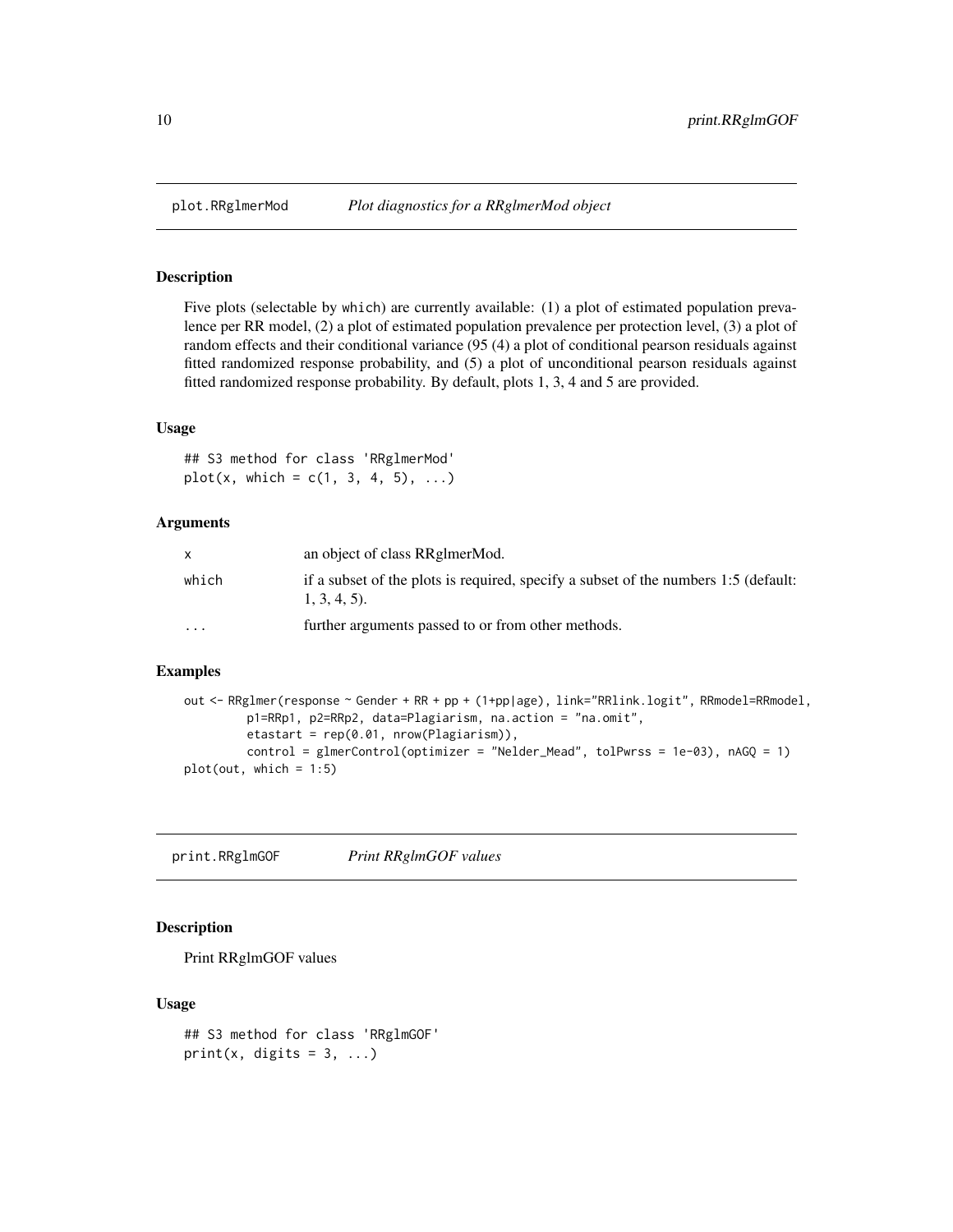# <span id="page-10-0"></span>Arguments

| $\mathsf{x}$ | an object of class RRglmGOF.                              |
|--------------|-----------------------------------------------------------|
| digits       | minimal number of <i>significant digits</i> (default: 3). |
| .            | further arguments passed to or from other methods.        |

print.summary.RRglm *Print RRglm summary*

# Description

Print RRglm summary

# Usage

```
## S3 method for class 'summary.RRglm'
print(
 x,
 printPrevalence = TRUE,
 printPrevalencePerLevel = FALSE,
 printResiduals = FALSE,
 digits = 5,
  ...
\mathcal{L}
```
# Arguments

| X                       | an object of class summary.RRglm.                                                                 |
|-------------------------|---------------------------------------------------------------------------------------------------|
| printPrevalence         |                                                                                                   |
|                         | print estimated population prevalence per item and RR model (default: true).                      |
| printPrevalencePerLevel |                                                                                                   |
|                         | print estimated population prevalence per item, RRmodel and protection level<br>(default: false). |
|                         | print Residuals print deviance residuals (default: false).                                        |
| digits                  | minimal number of <i>significant digits</i> (default: 5).                                         |
| .                       | further arguments passed to or from other methods.                                                |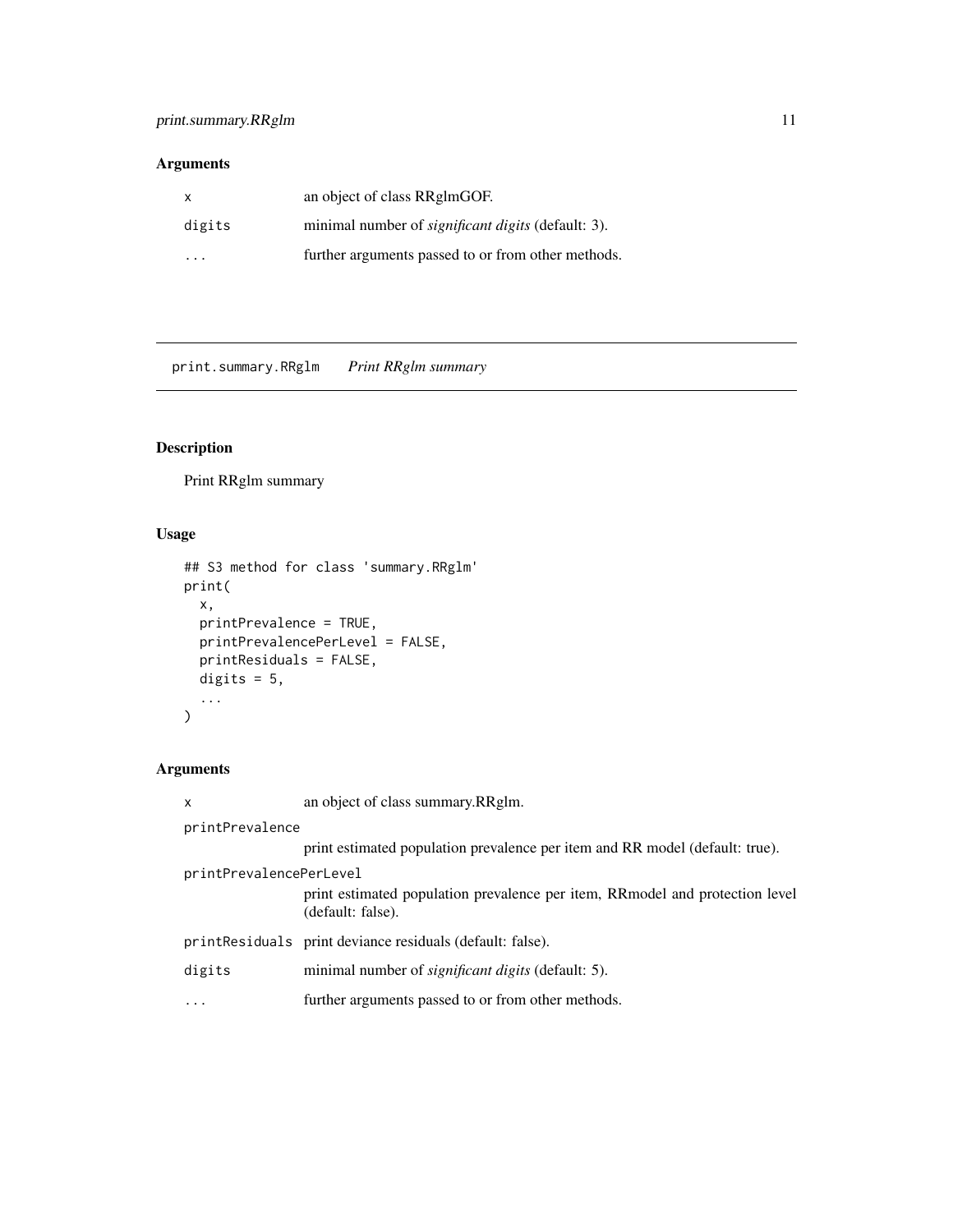<span id="page-11-0"></span>print.summary.RRglmerMod

*Print RRglmer summary*

# Description

Print RRglmer summary

#### Usage

```
## S3 method for class 'summary.RRglmerMod'
print(
 x,
 printPrevalence = TRUE,
 printPrevalencePerLevel = FALSE,
 printResiduals = FALSE,
 digits = 5,
  ...
)
```
# Arguments

| $\mathsf{x}$            | an object of class summary.RRgImerMod.                                                            |
|-------------------------|---------------------------------------------------------------------------------------------------|
| printPrevalence         |                                                                                                   |
|                         | print estimated population prevalence per item and RR model (default: true).                      |
| printPrevalencePerLevel | print estimated population prevalence per item, RRmodel and protection level<br>(default: false). |
|                         | print Residuals print conditional deviance residuals (default: false).                            |
| digits                  | minimal number of <i>significant digits</i> (default: 5).                                         |
|                         | further arguments passed to or from other methods.                                                |

residuals.RRglm *Accessing GLMMRR Fits for fixed-effect models*

# Description

Compute residuals for RRglm objects. Extends [residuals.glm](#page-0-0) with residuals for grouped binary Randomized Response data.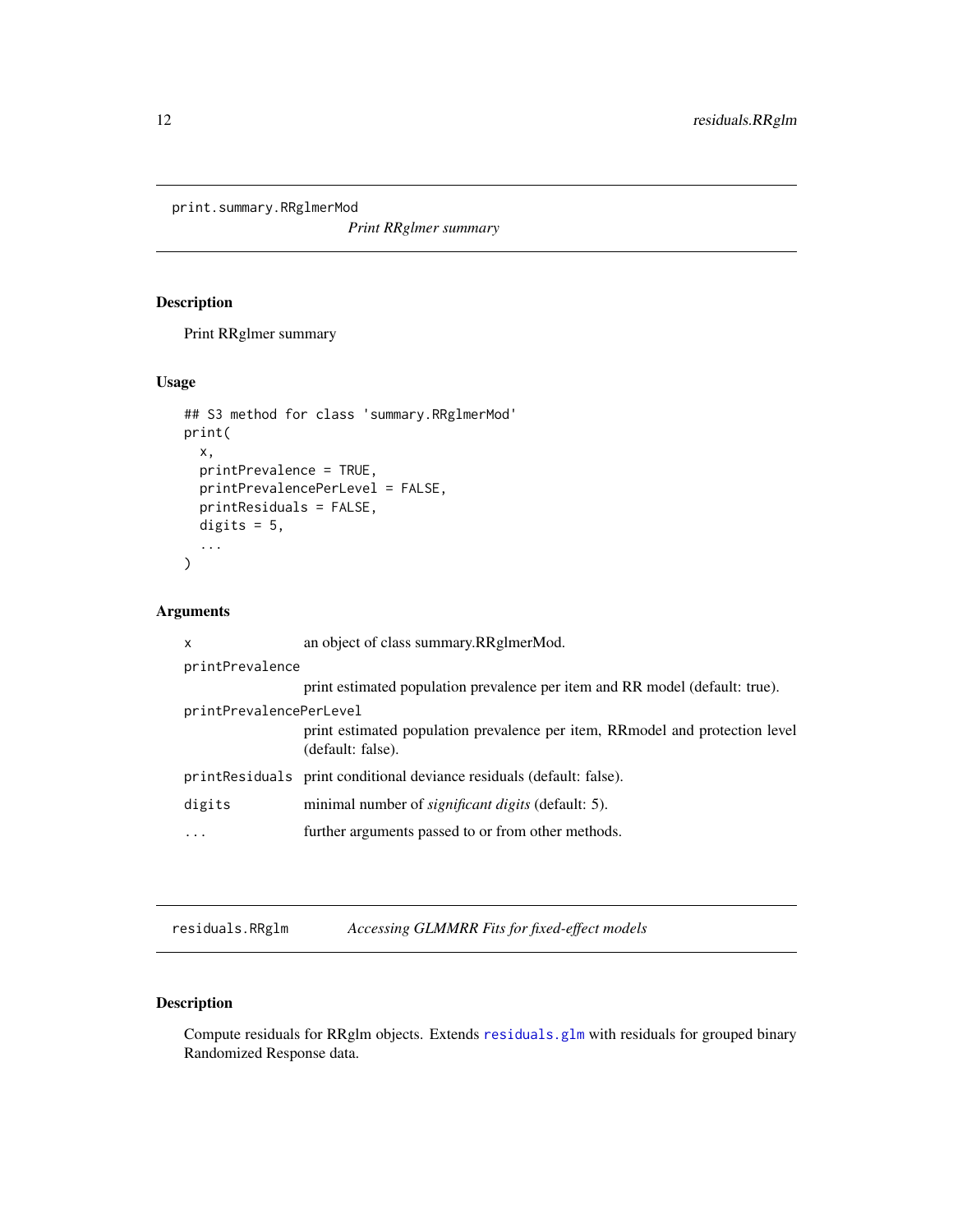# <span id="page-12-0"></span>residuals.RRglmerMod 13

# Usage

```
## S3 method for class 'RRglm'
residuals(
 object,
 type = c("deviance", "pearson", "working", "response", "partial", "deviance.grouped",
    "pearson.grouped", "hosmer-lemeshow"),
  ngroups = 10,
  ...
\mathcal{L}
```
#### Arguments

| object    | an object of class RRglm.                                                                                                                                                                                     |
|-----------|---------------------------------------------------------------------------------------------------------------------------------------------------------------------------------------------------------------|
| type      | the type of residuals which should be returned. The alternatives are: "deviance"<br>(default), "pearson", "working", "response", "partial", "deviance.grouped", "pear-<br>son.grouped" and "hosmer-lemeshow". |
| ngroups   | the number of groups if Hosmer-Lemeshow residuals are computed (default:<br>10).                                                                                                                              |
| $\ddotsc$ | further arguments passed to or from other methods.                                                                                                                                                            |

#### Value

A vector of residuals.

#### See Also

[residuals.glm](#page-0-0)

residuals.RRglmerMod *Accessing GLMMRR Fits for mixed-effect models*

# Description

Compute residuals for RRglmer objects. Extends [residuals.glmResp](#page-0-0) to access conditional and unconditional residuals for grouped binary Randomized Response data.

#### Usage

```
## S3 method for class 'RRglmerMod'
residuals(
 object,
  type = c("deviance", "pearson", "working", "response", "partial",
    "unconditional.response", "unconditional.pearson"),
  ...
\mathcal{L}
```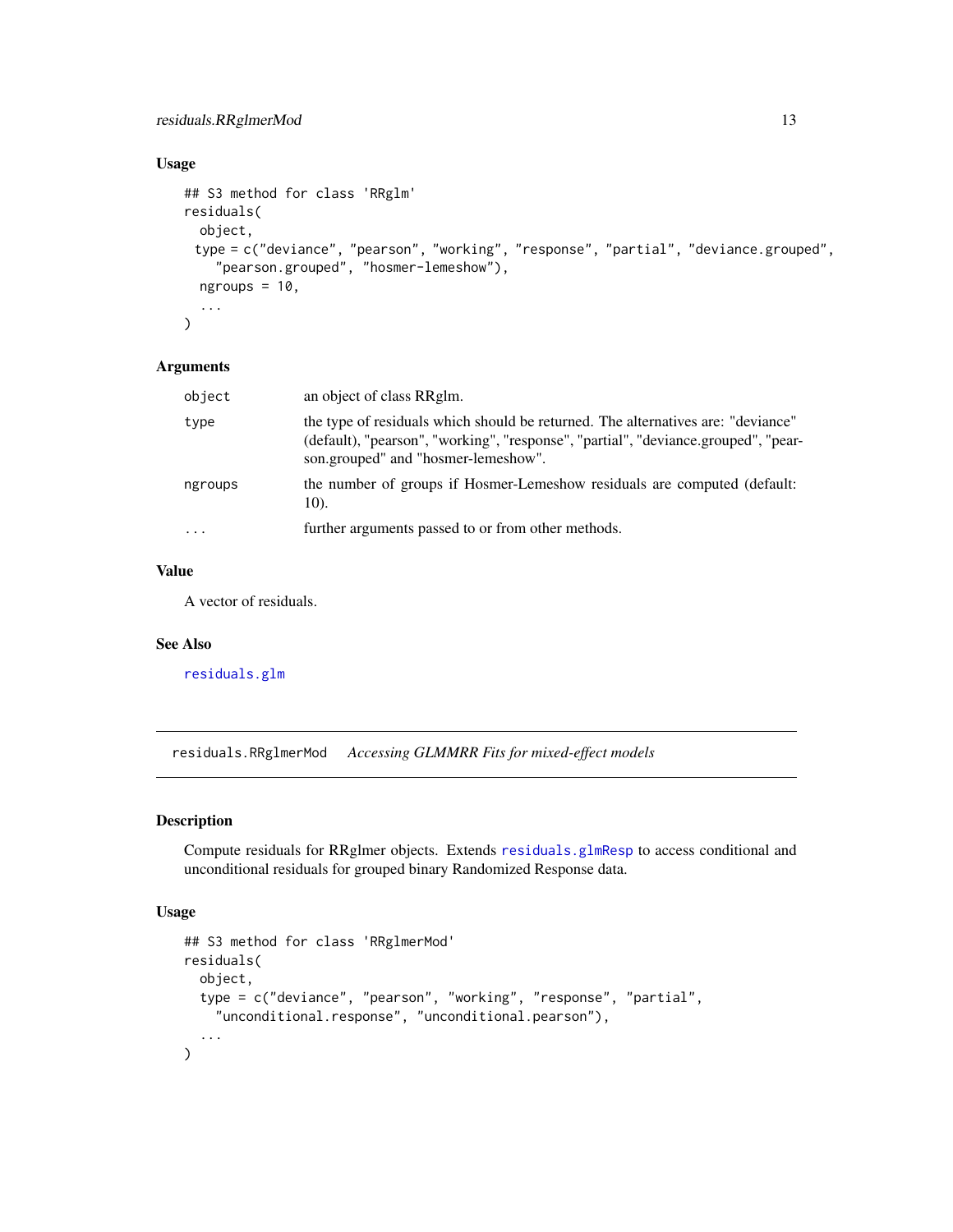# <span id="page-13-0"></span>Arguments

| object   | an object of class RRgImer.                                                                                                                                                                          |
|----------|------------------------------------------------------------------------------------------------------------------------------------------------------------------------------------------------------|
| type     | the type of residuals which should be returned. The alternatives are: "deviance"<br>(default), "pearson", "working", "response", "partial", "unconditional.response"<br>and "unconditional.pearson". |
| $\cdots$ | further arguments passed to or from other methods.                                                                                                                                                   |

### Value

A vector of residuals.

# See Also

[residuals.glmResp](#page-0-0)

RRbinomial *Binomial family adjusted for Randomized Response parameters.*

# Description

The upper and lower limits for mu's depend on the Randomized Response parameters.

# Usage

RRbinomial(link, c, d, ...)

# Arguments

| link                    | a specification for the model link function. Must be an object of class "link-<br>$\mathfrak{glm}$ ". |
|-------------------------|-------------------------------------------------------------------------------------------------------|
| <sub>c</sub>            | a numeric vector containing the parameter c.                                                          |
| $\mathsf{p}$            | a numeric vector containing the parameter d.                                                          |
| $\cdot$ $\cdot$ $\cdot$ | other potential arguments to be passed to binomial.                                                   |

#### Value

A binomial family object.

#### See Also

[family](#page-0-0)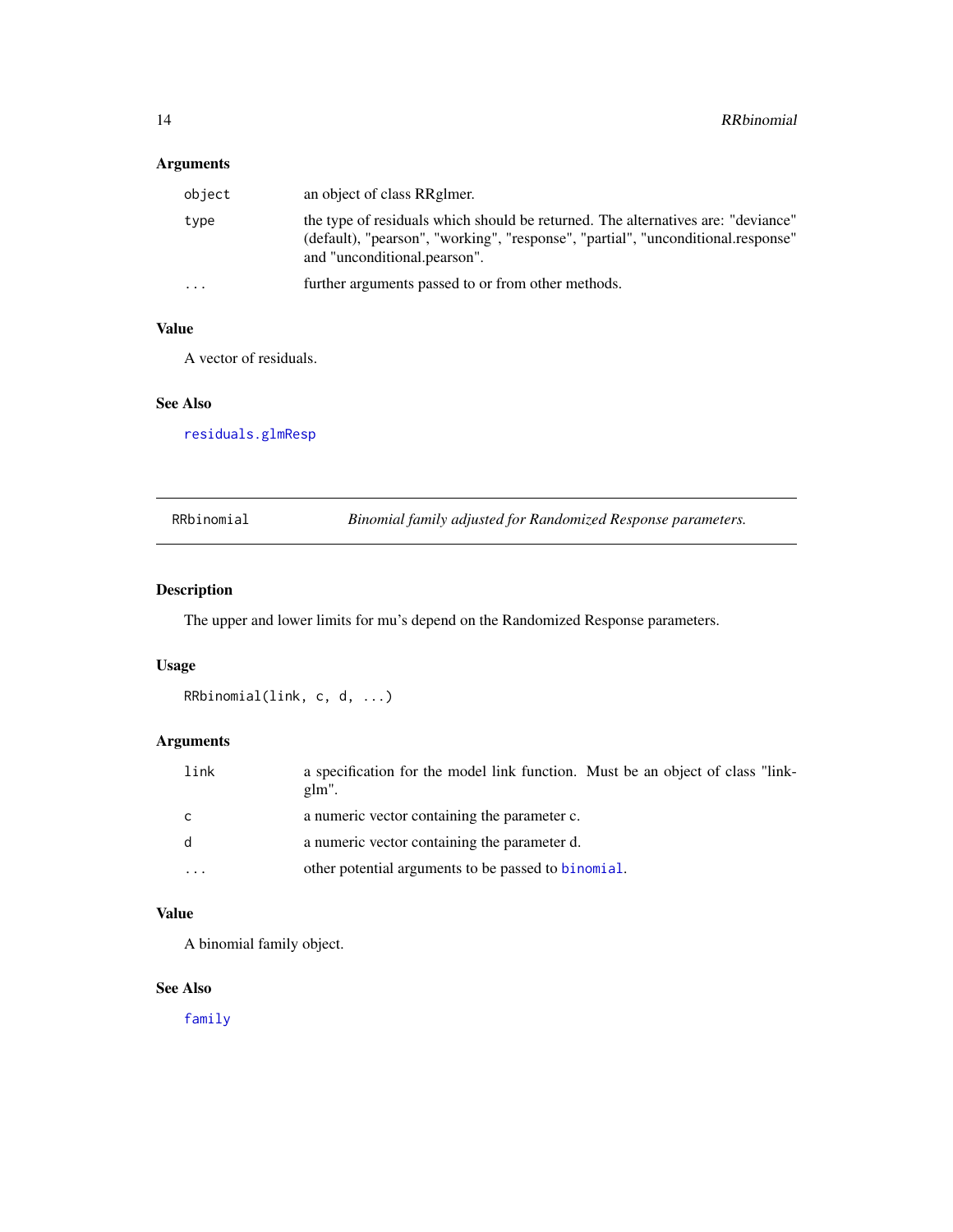<span id="page-14-1"></span><span id="page-14-0"></span>RRglm *Fitting Generalized Linear Models with binary Randomized Response data*

# Description

Fit a generalized linear model (GLM) with binary Randomized Response data. Implemented as a wrapper for [glm](#page-0-0). Reference: Fox, J-P, Veen, D. and Klotzke, K. (2018). Generalized Linear Mixed Models for Randomized Responses. *Methodology.* https://doi.org/10.1027/1614-2241/a000153

#### Usage

```
RRglm(formula, link, item, RRmodel, p1, p2, data, na.action = "na.omit", ...)
```
# Arguments

| formula        | a two-sided linear formula object describing the model to be fitted, with the<br>response on the left of a $\sim$ operator and the terms, separated by $+$ operators, on<br>the right.                                                                                                                |
|----------------|-------------------------------------------------------------------------------------------------------------------------------------------------------------------------------------------------------------------------------------------------------------------------------------------------------|
| link           | a glm link function for binary outcomes. Must be a function name. Available op-<br>tions: "RRlink.logit", "RRlink.probit", "RRlink.cloglog" and "RRlink.cauchit"                                                                                                                                      |
| item           | optional item identifier for long-format data.                                                                                                                                                                                                                                                        |
| RRmodel        | the Randomized Response model, defined per case. Available options: "DQ",<br>"Warner", "Forced", "UQM", "Crosswise", "Triangular" and "Kuk"                                                                                                                                                           |
| p1             | the Randomized Response parameter p1, defined per case. Must be $0 \le p1 \le$<br>1.                                                                                                                                                                                                                  |
| p <sub>2</sub> | the Randomized Response parameter p2, defined per case. Must be $0 \le p2 \le$<br>1.                                                                                                                                                                                                                  |
| data           | a data frame containing the variables named in formula as well as the Ran-<br>domized Response model and parameters. If the required information cannot be<br>found in the data frame, or if no data frame is given, then the variables are taken<br>from the environment from which RRglm is called. |
| na.action      | a function that indicates what should happen when the data contain NAs. The<br>default action (na.omit, as given by getOption("na.action"))) strips any<br>observations with any missing values in any variables.                                                                                     |
| $\cdots$       | other potential arguments to be passed to glm.                                                                                                                                                                                                                                                        |

# Value

An object of class RRglm. Extends the class glm with Randomize Response data.

# See Also

[glm](#page-0-0)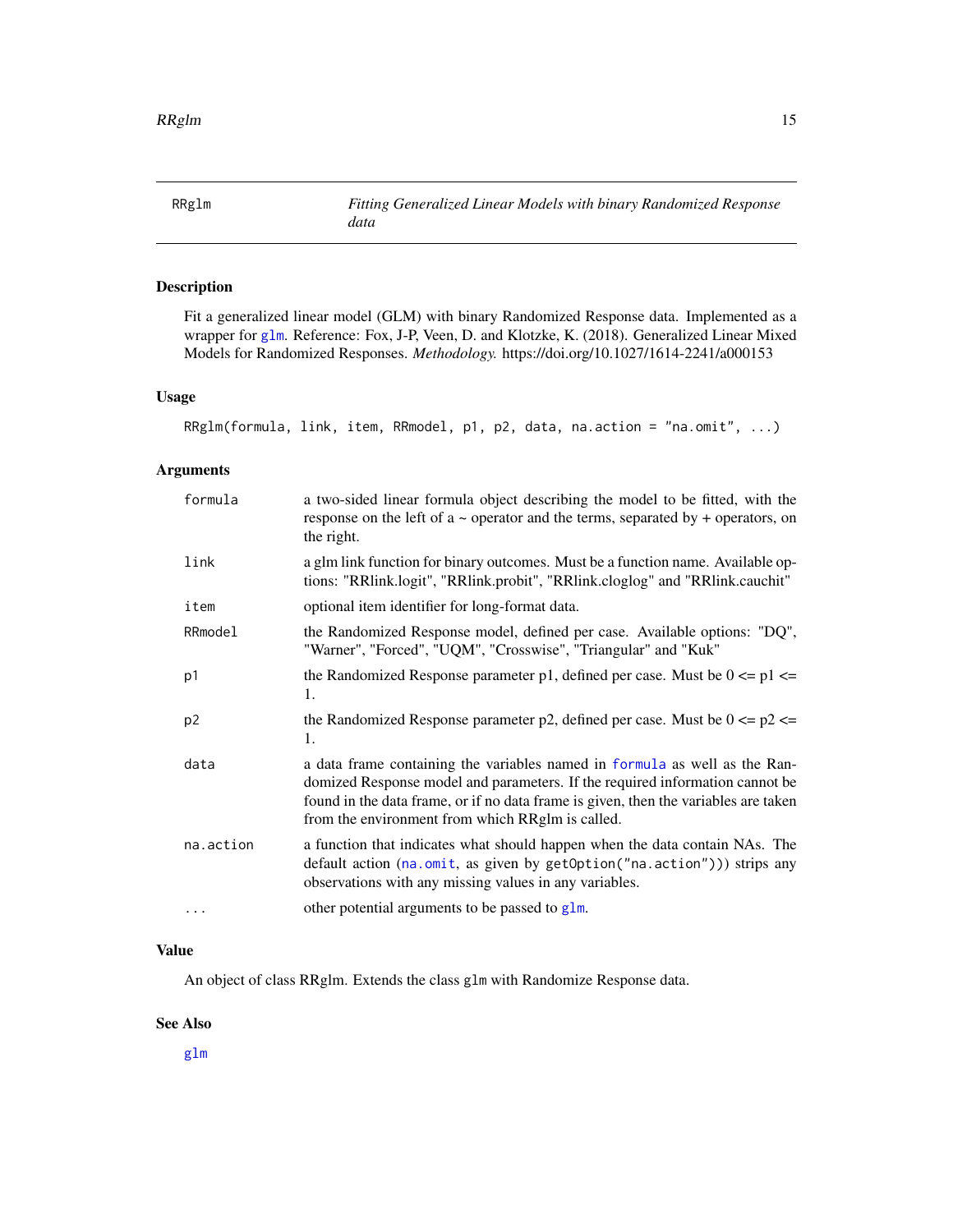#### Examples

```
# Fit the model with fixed effects for gender, RR, pp and age using the logit link function.
# The Randomized Response parameters p1, p2 and model
# are specified for each observation in the dataset.
out <- RRglm(response ~ Gender + RR + pp + age, link="RRlink.logit", RRmodel=RRmodel,
         p1=RRp1, p2=RRp2, data=Plagiarism, etastart=rep(0.01, nrow(Plagiarism)))
summary(out)
```

| Rglmer |
|--------|
|--------|

RRglmer *Fitting Generalized Linear Mixed-Effects Models with binary Randomized Response data*

### Description

Fit a generalized linear mixed-effects model (GLMM) with binary Randomized Response data. Both fixed effects and random effects are specified via the model formula. Randomize response parameters can be entered either as single values or as vectors. Implemented as a wrapper for [glmer](#page-0-0). Reference: Fox, J-P, Veen, D. and Klotzke, K. (2018). Generalized Linear Mixed Models for Randomized Responses. *Methodology.* https://doi.org/10.1027/1614-2241/a000153

#### Usage

```
RRglmer(
  formula,
  item,
  link,
 RRmodel,
  p1,
 p2,
  data,
 control = glmerControl(),
  na.action = "na.omit",
  ...
)
```
#### Arguments

| formula | a two-sided linear formula object describing both the fixed-effects and fixed-<br>effects part of the model, with the response on the left of $a \sim$ operator and the<br>terms, separated by $+$ operators, on the right. Random-effects terms are distin-<br>guished by vertical bars ("I") separating expressions for design matrices from<br>grouping factors. |
|---------|---------------------------------------------------------------------------------------------------------------------------------------------------------------------------------------------------------------------------------------------------------------------------------------------------------------------------------------------------------------------|
| item    | optional item identifier for long-format data.                                                                                                                                                                                                                                                                                                                      |
| link    | a glm link function for binary outcomes. Must be a function name. Available op-<br>tions: "RRlink.logit", "RRlink.probit", "RRlink.cloglog" and "RRlink.cauchit"                                                                                                                                                                                                    |
| RRmodel | the Randomized Response model, defined per case. Available options: "DQ",<br>"Warner", "Forced", "UQM", "Crosswise", "Triangular" and "Kuk"                                                                                                                                                                                                                         |

<span id="page-15-0"></span>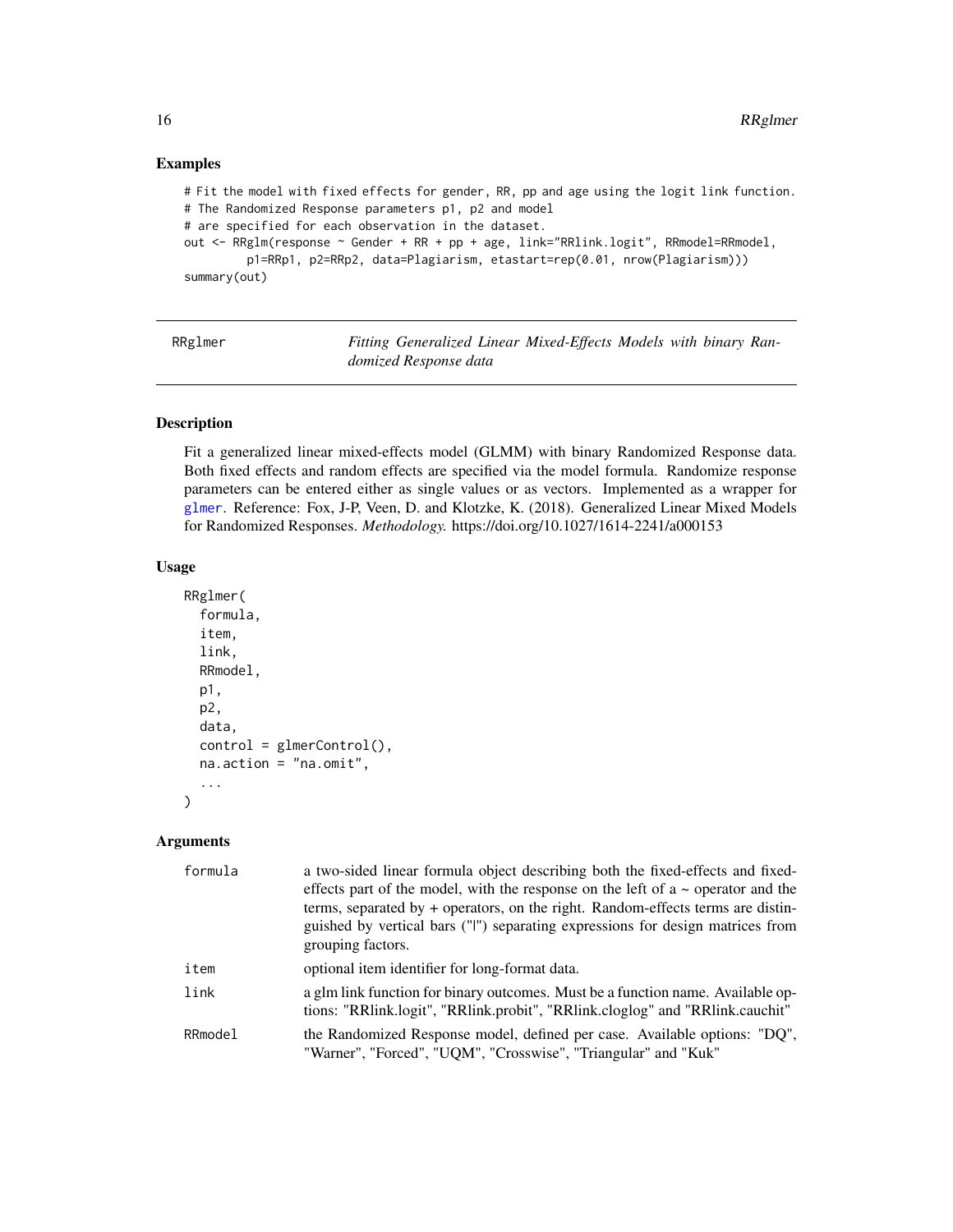<span id="page-16-0"></span>

| p1             | the Randomized Response parameter p1, defined per case. Must be $0 \le p1 \le$<br>1.                                                                                                                                                                                                                    |
|----------------|---------------------------------------------------------------------------------------------------------------------------------------------------------------------------------------------------------------------------------------------------------------------------------------------------------|
| p <sub>2</sub> | the Randomized Response parameter p2, defined per case. Must be $0 \le p2 \le$<br>1.                                                                                                                                                                                                                    |
| data           | a data frame containing the variables named in formula as well as the Ran-<br>domized Response model and parameters. If the required information cannot be<br>found in the data frame, or if no data frame is given, then the variables are taken<br>from the environment from which RRgImer is called. |
| control        | a list (of correct class, resulting from $lmerControl()$ or glmerControl() re-<br>spectively) containing control parameters, including the nonlinear optimizer to<br>be used and parameters to be passed through to the nonlinear optimizer, see the<br>*ImerControl documentation for details.         |
| na.action      | a function that indicates what should happen when the data contain NAs. The<br>default action (na.omit, as given by $getOption("na.action"))$ ) strips any<br>observations with any missing values in any variables.                                                                                    |
| $\ddotsc$      | other potential arguments to be passed to glmer.                                                                                                                                                                                                                                                        |

# Value

An object of class RRglmerMod. Extends the class glmerMod with Randomize Response data, for which many methods are available (e.g. methods(class="glmerMod")).

# See Also

[lme4](#page-0-0)

#### Examples

```
# Fit the model with fixed effects for gender, RR and pp
# and a random effect for age using the logit link function.
# The Randomized Response parameters p1, p2 and model
# are specified for each observation in the dataset.
out <- RRglmer(response ~ Gender + RR + pp + (1|age), link="RRlink.logit", RRmodel=RRmodel,
         p1=RRp1, p2=RRp2, data=Plagiarism, na.action = "na.omit",
         etastart = rep(0.01, nrow(Plagiarism)),
         control = glmerControl(optimizer = "Nelder_Mead", tolPwrss = 1e-03), nAGQ = 1)
summary(out)
```
RRglmGOF *Goodness-of-fit statistics for binary Randomized Response data*

# Description

Compute goodness-of-fit statistics for binary Randomized Response data. Pearson, Deviance and Hosmer-Lemeshow statistics are available.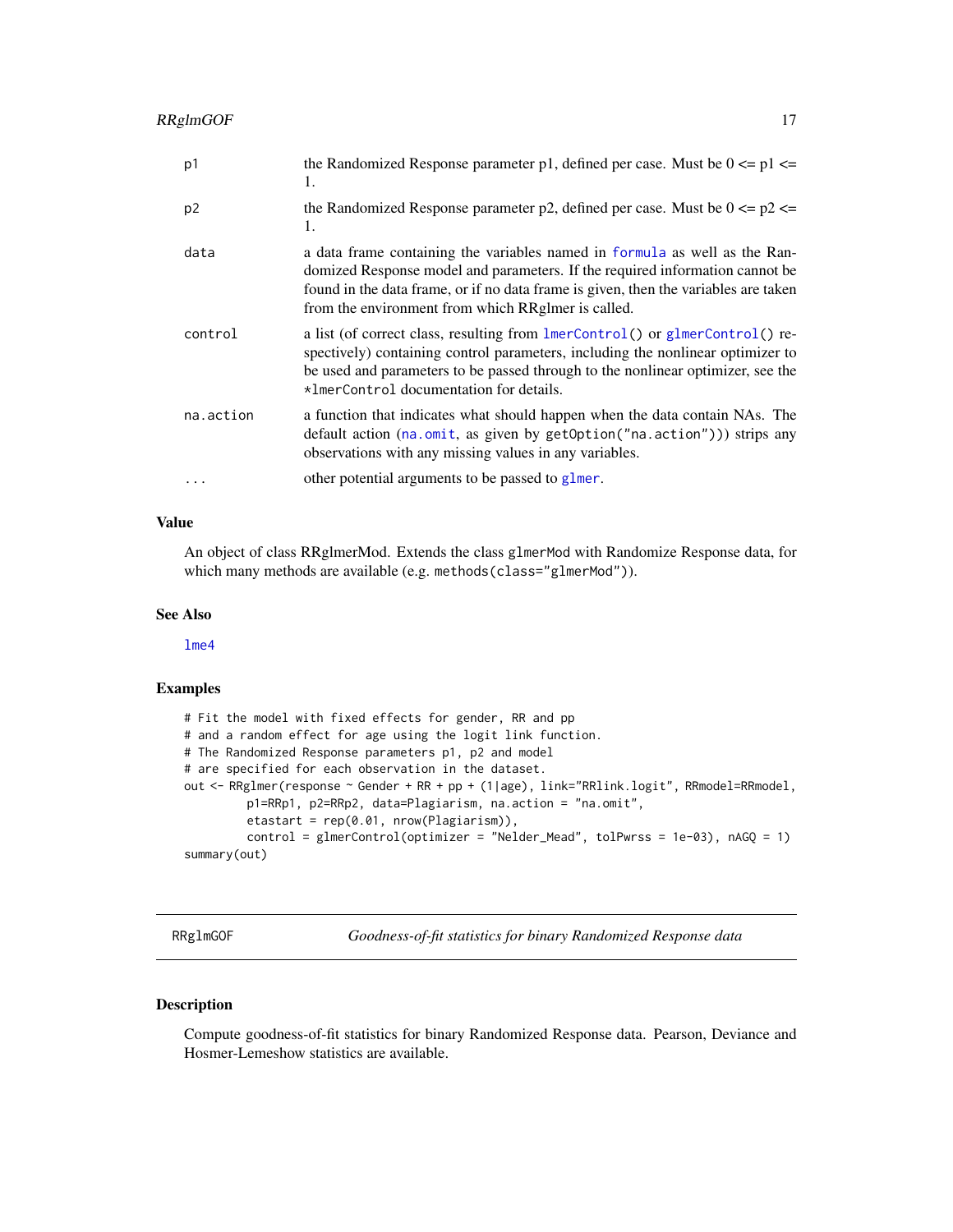# Usage

```
RRglmGOF(
 RRglmOutput,
  doPearson = TRUE,
 doDeviance = TRUE,
  doHlemeshow = TRUE,
 hlemeshowGroups = 10,
  rm.na = TRUE
)
```
#### Arguments

| RRglmOutput     | a model fitted with the RRg1m function.                                                          |  |
|-----------------|--------------------------------------------------------------------------------------------------|--|
| doPearson       | compute Pearson statistic.                                                                       |  |
| doDeviance      | compute Deviance statistic.                                                                      |  |
| doHlemeshow     | compute Hosmer-Lemeshow statistic.                                                               |  |
| hlemeshowGroups |                                                                                                  |  |
|                 | number of groups to split the data into for the Hosmer-Lemeshow statistic (de-<br>fault: $10$ ). |  |
| rm.na           | remove cases with missing data.                                                                  |  |

#### Value

an option of class RRglmGOF.

#### Examples

```
out <- RRglm(response ~ Gender + RR + pp + age, link="RRlink.logit", RRmodel=RRmodel,
         p1=RRp1, p2=RRp2, data=Plagiarism, etastart=rep(0.01, nrow(Plagiarism)))
RRglmGOF(RRglmOutput = out, doPearson = TRUE, doDeviance = TRUE, doHlemeshow = TRUE)
```
RRlink.cauchit *Cauchit link function with Randomized Response parameters.*

# Description

Cauchit link function with Randomized Response parameters.

#### Usage

```
RRlink.cauchit(c, d)
```
# Arguments

|   | a numeric vector containing the parameter c. |
|---|----------------------------------------------|
| d | a numeric vector containing the parameter d. |

<span id="page-17-0"></span>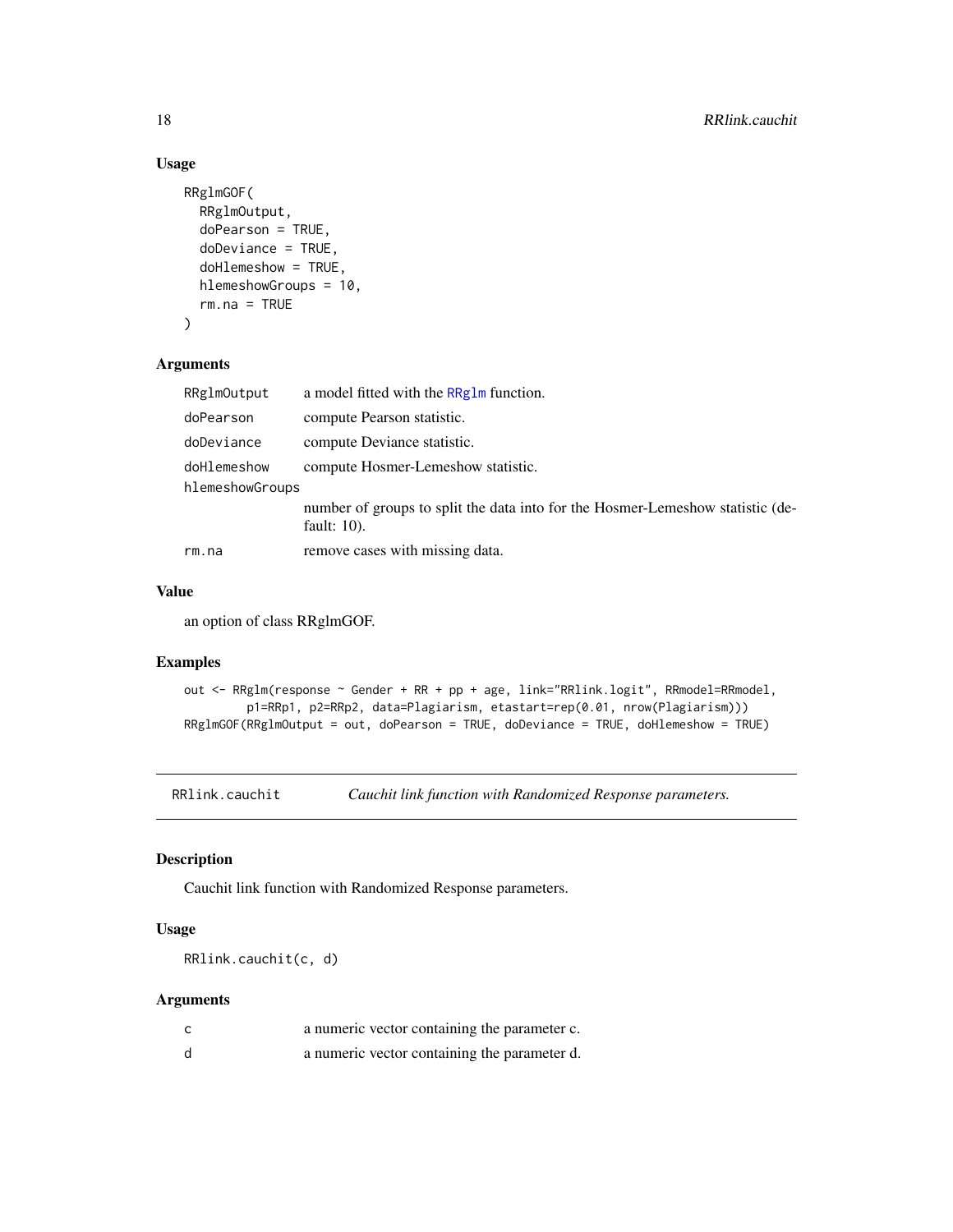# <span id="page-18-0"></span>RRlink.cloglog 19

# Value

RR link function.

RRlink.cloglog *Log-Log link function with Randomized Response parameters.*

# Description

Log-Log link function with Randomized Response parameters.

## Usage

RRlink.cloglog(c, d)

### Arguments

|   | a numeric vector containing the parameter c. |
|---|----------------------------------------------|
| d | a numeric vector containing the parameter d. |

#### Value

RR link function.

RRlink.logit *Logit link function with Randomized Response parameters.*

# Description

Logit link function with Randomized Response parameters.

# Usage

RRlink.logit(c, d)

# Arguments

|   | a numeric vector containing the parameter c. |
|---|----------------------------------------------|
| d | a numeric vector containing the parameter d. |

# Value

RR link function.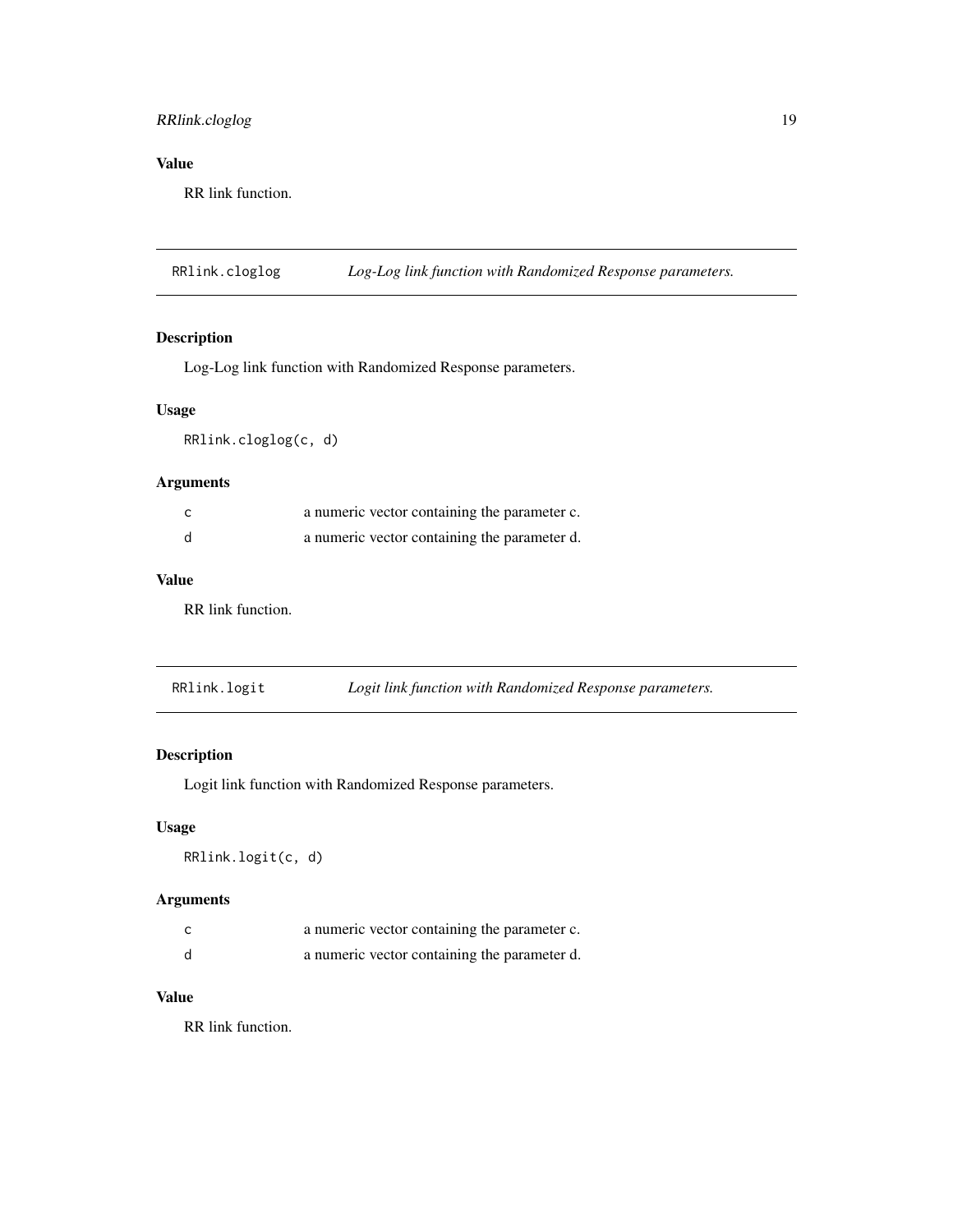<span id="page-19-0"></span>

Probit link function with Randomized Response parameters.

# Usage

```
RRlink.probit(c, d)
```
#### Arguments

| C | a numeric vector containing the parameter c. |
|---|----------------------------------------------|
| d | a numeric vector containing the parameter d. |

# Value

RR link function.

| summary.RRglm |  |  | Summarizing GLMMRR fits for fixed-effect models |
|---------------|--|--|-------------------------------------------------|
|---------------|--|--|-------------------------------------------------|

# Description

Summarizing GLMMRR fits for fixed-effect models

#### Usage

```
## S3 method for class 'RRglm'
summary(object, p1p2.digits = 2, ...)
```
### Arguments

| object      | an object of class RRglm.                                                        |
|-------------|----------------------------------------------------------------------------------|
| p1p2.digits | number of digits for aggregating data based on the level of protection (default: |
| $\cdot$     | further arguments passed to or from other methods.                               |

#### Value

An object of class summary.RRglm. Extends the class summary.glm with Randomize Response data.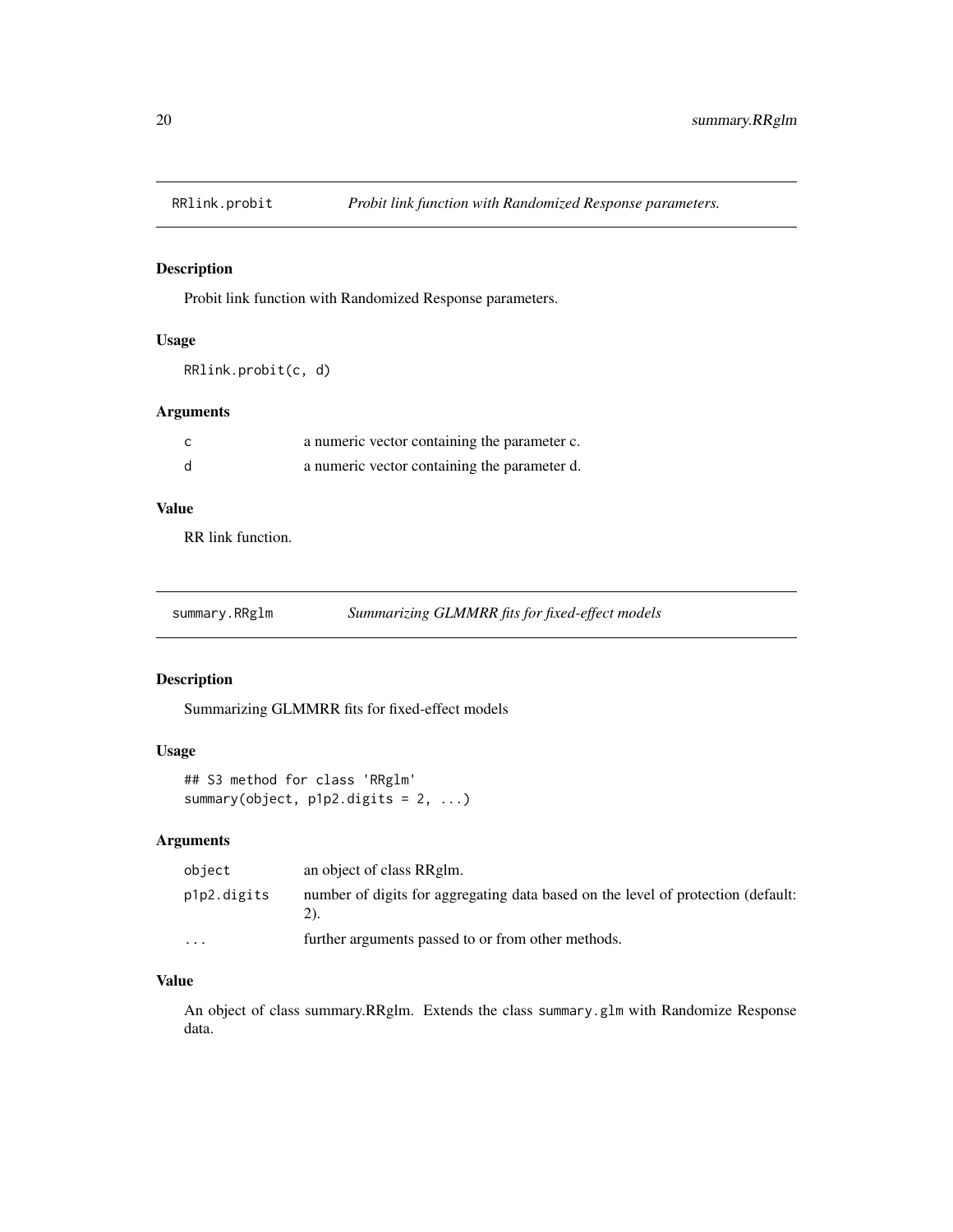<span id="page-20-0"></span>summary.RRglmerMod *Summarizing GLMMRR fits for fixed-effect models*

# Description

Summarizing GLMMRR fits for fixed-effect models

# Usage

```
## S3 method for class 'RRglmerMod'
summary(object, p1p2.digits = 2, ...)
```
# Arguments

| object                  | an object of class RRglm.                                                        |
|-------------------------|----------------------------------------------------------------------------------|
| p1p2.digits             | number of digits for aggregating data based on the level of protection (default: |
| $\cdot$ $\cdot$ $\cdot$ | further arguments passed to or from other methods.                               |

# Value

An object of class summary.RRglmerMod. Extends the class summary.glmerMod with Randomize Response data.